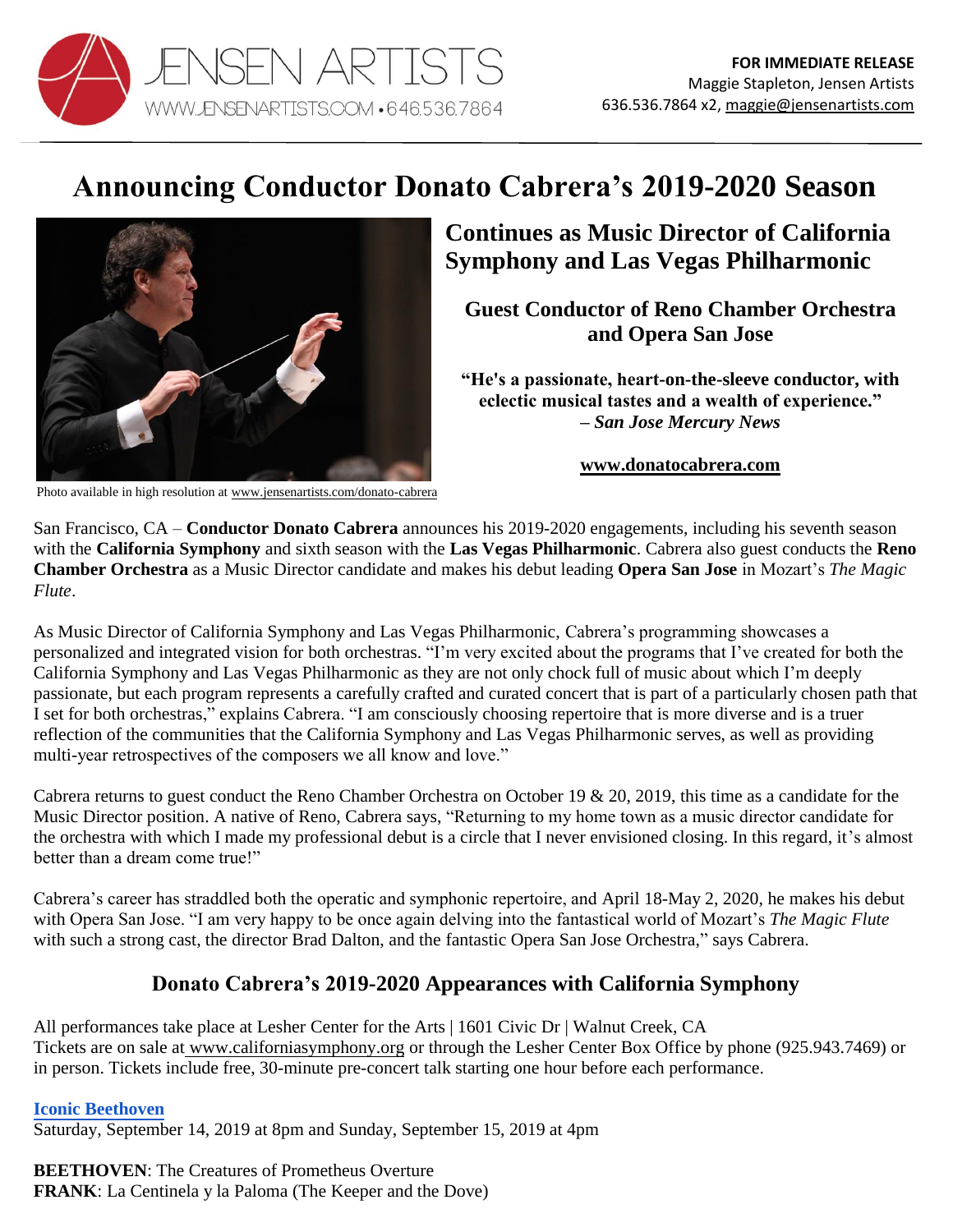**MAHLER**: Lieder (Songs) Rachel Calloway, mezzo-soprano **BEETHOVEN**: Symphony No. 5

**[Mozart and his Mentor](https://www.californiasymphony.org/shows/mozart-and-his-mentor/)**

Saturday, November 16, 2019 at 8pm and Sunday, November 17, 2019 at 4pm

**MOZART**: Symphony No. 1 **PUTS**: Flute Concerto Annie Wu, flute **HAYDN**: Symphony No. 104

**[Brahms Fest](https://www.californiasymphony.org/shows/brahms-fest/)**

Saturday, February 1, 2020 at 8pm and Sunday, February 2, 2020 at 4pm

**BRAHMS**: Hungarian Dance No. 5 **BRAHMS**: Symphony No. 3 **BRAHMS**: Concerto for Violin and Cello Alina Kobialka, violin Oliver Herbert, cello

**[Fate and Future](https://www.californiasymphony.org/shows/fate-and-future/)** Saturday, March 14, 2020 at 8pm and Sunday, March 15, 2020 at 4pm

**BALCH:** Illuminations for Three Voices and Orchestra (World Premiere) Kelly Guerra, mezzo-soprano Molly Netter, soprano Alexandra Smither, soprano **TCHAIKOVSKY:** Symphony No. 5

**[Four Seasons Finale](https://www.californiasymphony.org/shows/four-seasons-finale/)** Saturday, May 23, 2020 at 8pm and Sunday, May 24, 2020 at 4pm

**WALKER:** Lyric for Strings **PӒRT:** Fratres **REICH:** Duet for Two Violins and Strings Alexi Kenney, violin Jennifer Cho, concertmaster **VIVALDI:** The Four Seasons

#### **Donato Cabrera's 2019-2020 Appearances with Las Vegas Philharmonic**

All performances take place at The Smith Center | 61 Symphony Park Avenue | Las Vegas, NV Tickets are on sale at [www.lvphil.org](http://www.lvphil.org/) or through the Smith Center Box Office by phone (702.749.2000) or in person.

Donato Cabrera and special guests will continue to host pre-concert conversations one hour prior to each performance in Reynolds Hall to discuss the works to be performed and the history behind the music.

**[Opening Night](https://www.lvphil.org/concert/opening-night-pictures-at-an-exhibition/) - [Pictures at an Exhibition](https://www.lvphil.org/concert/opening-night-pictures-at-an-exhibition/)** Saturday, September 7, 2019 at 7:30pm

**CLYNE:** Masquerade **TCHAIKOVSKY:** Violin Concerto in D Major, Op. 35 Francesca Dego, violin **MUSSORGSKY (arr. RAVEL):** Pictures at an Exhibition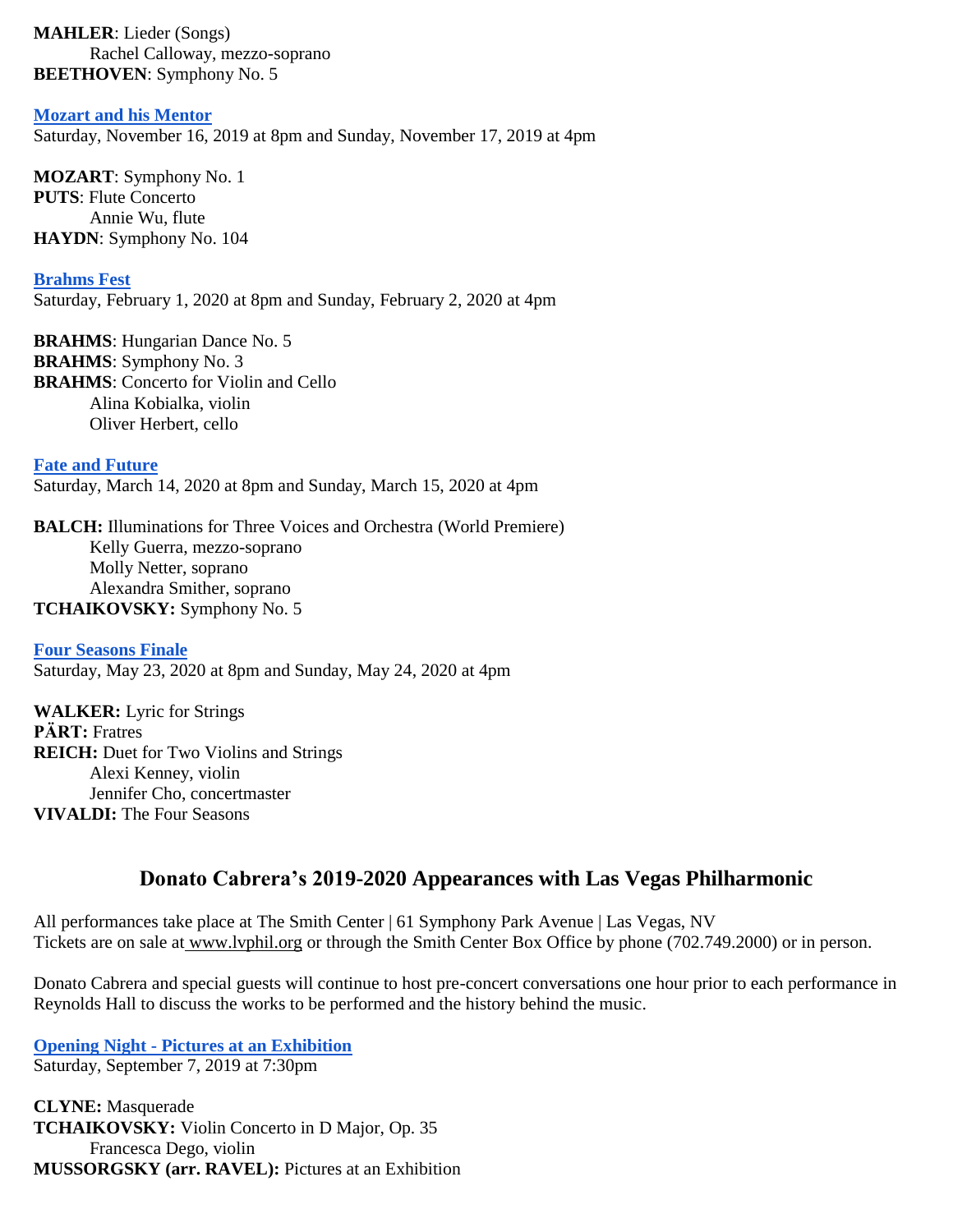**[Very Vegas Showcase](https://www.lvphil.org/concert/very-vegas-showcase/)** Saturday, October 12, 2019 at 7:30pm

**Arr. CUSTER:** A Tribute to Duke **RYAN HELMUTH:** Horror Bound **MICHAEL BRENNAN:** Cantata in F Minor **FRANK SINATRA:** Fly Me to the Moon **Arr. RICKETTS:** A Tribute to the King **FITZGERALD:** Embraceable You **Arr. KEITH THOMPSON:** I Will I can **RICHARD OBERACKER:** One Drop

#### **[The Music of Danny Elfman](https://www.lvphil.org/concert/the-music-of-danny-elfman/)**

Cabrera conducts music from *The Simpsons, Beetlejuice, Edward Scissorhands, The Nightmare before Christmas, and* more.

**[A Baroque Holiday –](https://www.lvphil.org/concert/a-baroque-holiday-handel%CA%BCs-messiah/) Handel's Messiah** Friday, December 6, 2019 at 7:30pm

**MANFREDINI:** Concerto Grosso Op. 3, No. 12 "Christmas" **CORELLI:** Concerto Grosso Op. 6, No. 8 "Christmas" **HANDEL:** Messiah (Part I) Katrina Galka, soprano Aleks Romano, mezzo-soprano Joshua Dennis, tenor Luis Orozco, baritone Las Vegas Master Singers

**[Dvořák, Brahms and Smetana](https://www.lvphil.org/concert/dvorak-brahms-and-smetana/)** Saturday, January 18, 2020 at 7:30pm

**SMETANA:** Overture to The Bartered Bride **DVOŘÁK:** Symphony No. 8 **BRAHMS:** Piano Concerto No. 2

**[Beethoven, Mozart & Britten](https://www.lvphil.org/concert/beethoven-mozart-britten/)** Saturday, February 15, 2020 at 7:30pm

**MOZART:** Serenade No. 11, K.375 in E-Flat Major **BRITTEN:** Serenade for Tenor, Horn and Strings Bill Bernatis, horn Brian Thorsett, tenor **BEETHOVEN:** Symphony No. 4

**Vivaldi Four Seasons – [March Into The Stradosphere](https://www.lvphil.org/concert/vivaldi-four-seasons-march-into-the-stradosphere/)** Saturday, March 7, 2020 at 8pm

**VIVALDI:** The Four Seasons

**[Kurt Weill's America](https://www.lvphil.org/concert/kurt-weills-america/)** Saturday, April 4, 2020 at 7:30pm

**WEILL:** Symphonic Nocturne from Lady in the Dark **WEILL:** Symphony No. 2 **WEILL:** The Seven Deadly Sins - Text by Bertolt Brecht **WEILL:** Mack the Knife from The Threepenny Opera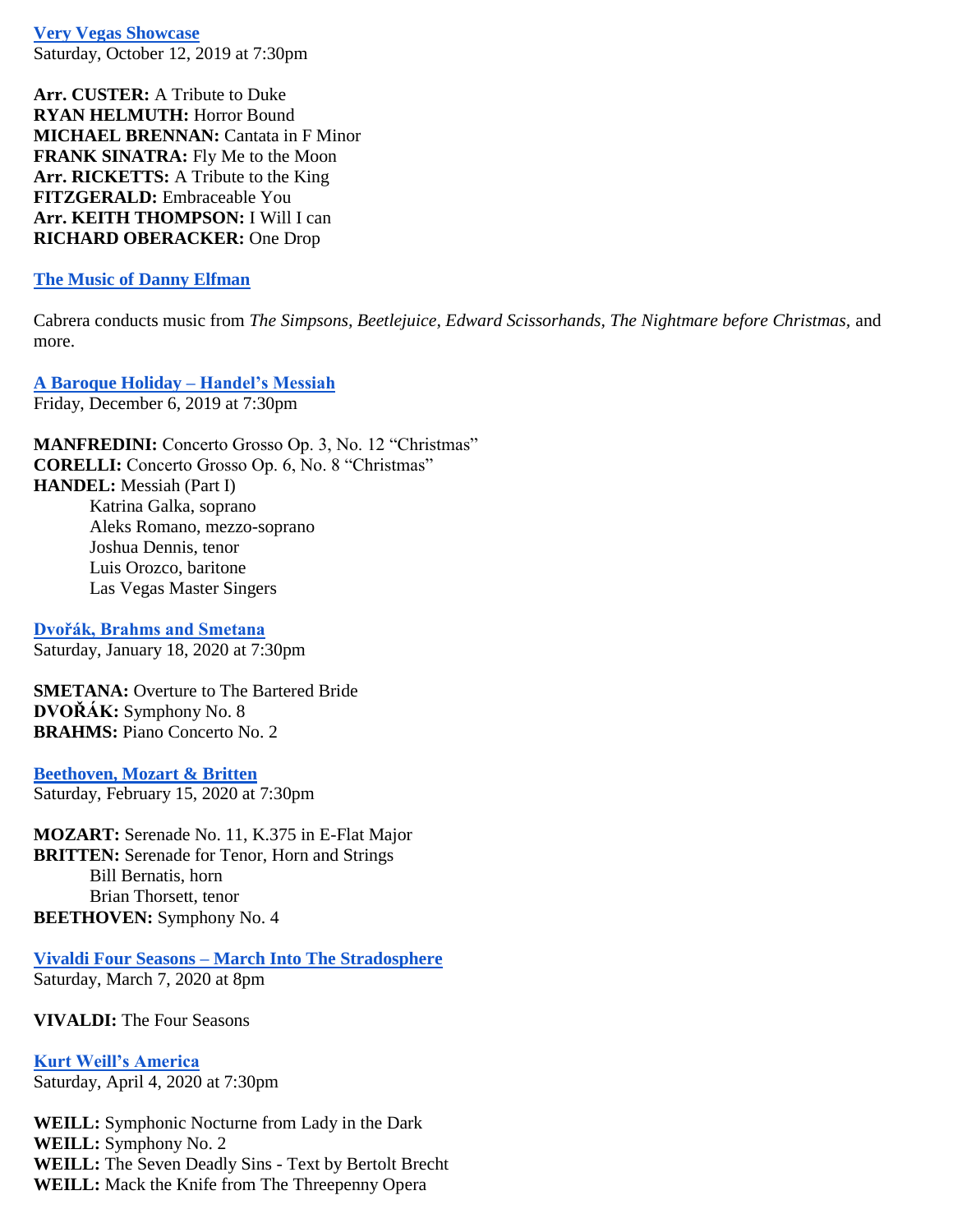**Season Finale – [Tchaikovsky Symphony No. 4](https://www.lvphil.org/concert/season-finale-tchaikovsky-symphony-no-4/)**

Saturday, May 9, 2020 at 7:30pm

**GABRIELA LENA FRANK:** Three Latin American Dances **R. STRAUSS:** Four Last Songs Josefin Feiler, soprano **TCHAIKOVSKY:** Symphony No. 4

#### **Donato Cabrera's 2019-2020 Guest Appearances**

**[Reno Chamber Orchestra](http://www.renochamberorchestra.org/con-moto-2019-20-season/)** 

Saturday, October 19, 2019 at 7:30pm Sunday, October 20, 2019 at 2pm

**WAGNER:** Siegfried Idyll **SAMUEL ADAMS:** Chamber Concerto for Violin Helen Kim, violin **BEETHOVEN:** Symphony No. 7

**[Opera San Jose](https://www.operasj.org/the-magic-flute/)** April 18-May 2, 2020

**MOZART:** The Magic Flute

#### **About Donato Cabrera**

Donato Cabrera is the Music Director of the California Symphony and the Las Vegas Philharmonic. He served as the Resident Conductor of the San Francisco Symphony and the Wattis Foundation Music Director of the San Francisco Symphony Youth Orchestra from 2009-2016. Cabrera is one of only a handful of conductors in history who has conducted performances with the San Francisco Symphony, San Francisco Opera, and the San Francisco Ballet.

Since Cabrera's appointment as Music Director in 2013 of the California Symphony, the organization has redefined what it means to be an orchestra in the 21st Century. Under Cabrera's baton, the California Symphony has reached new artistic heights by implementing innovative programming that emphasizes welcoming newcomers and loyalists alike, building on its reputation for championing music by living composers, and committing to programming music by women and people of color. Cabrera also oversees the selection process of the California Symphony's celebrated Young American Composerin-Residence program, through which the orchestra has supported the burgeoning careers of composers including Mason Bates, Kevin Puts, and the current Composer-in-Residence, Katherine Balch.

Cabrera has greatly changed the Las Vegas Philharmonic's concert experience by expanding the scope and breadth of its orchestral concerts, hosting engaging and lively pre-concert conversations with guest artists and composers, and by creating the Spotlight Concert series that features the musicians of the Las Vegas Philharmonic in intimate chamber music performances. Cabrera recently led one of the premiere performances of Philip Glass' newest piano concerto, cocommissioned by the Las Vegas Philharmonic and composed for Simone Dinnerstein. With a continued commitment to programming works by living composers, the 2019-2020 season begins and ends with works by Anna Clyne and Gabriela Lena Frank and Cabrera spotlights the Las Vegas talent pool with the creation of the Very Vegas Showcase - an evening ranging from music by the Rat Pack to songs and works written by local performers.

Deeply committed to diversity and education through the arts, Cabrera evaluates the scope, breadth, and content of the California Symphony and Las Vegas Philharmonic's music education programs. California Symphony's *Sound Minds* program has achieved national attention for its *El Sistema*-inspired approach and has a proven track record in impacting the lives and improving the test scores of hundreds of K-6 children in San Pablo's Downer Elementary School. Annually reaching over 17,000 Title I fourth graders of the Clark County School District, Cabrera has completely reshaped Las Vegas Philharmonic's Youth Concert Series to be a curriculum-based concert experience, while also integrating a handson, complimentary experience with the Discovery Museum, Las Vegas.